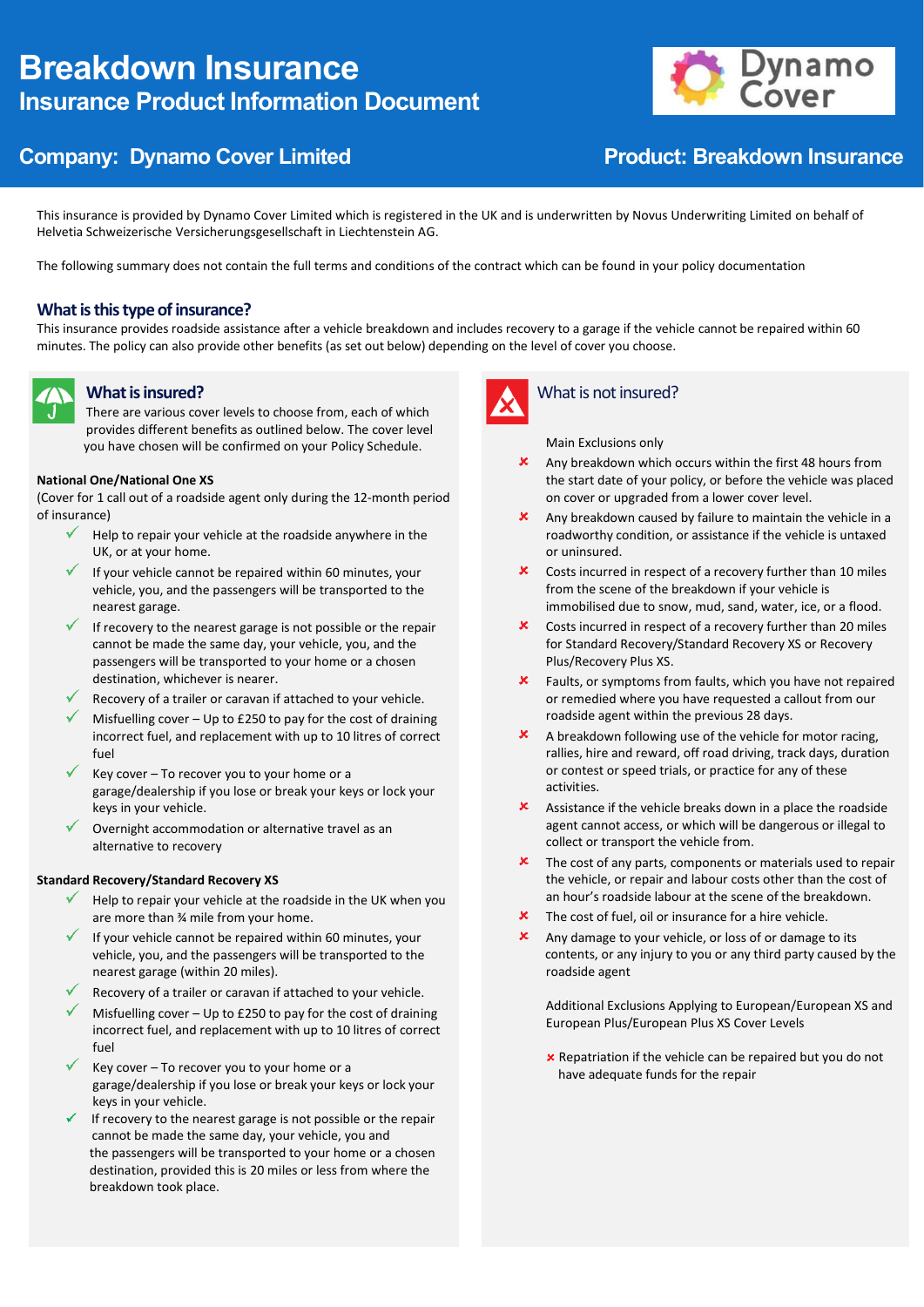# **Breakdown Insurance Insurance Product Information Document**





### **Recovery Plus/Recovery Plus XS**

- All the same benefits as Standard Recovery/Standard Recovery XS plus help to repair or recover of your vehicle at home or within ¾ mile from home.
- Overnight accommodation or alternative travel as an alternative to recovery

### **National/National XS**

- Same benefits as Standard Recovery/Standard Recovery XS but with nationwide recovery (no 20-mile limit restriction).
- Recovery of your vehicle if you are medically unfit to drive.
- $\checkmark$  Overnight accommodation or alternative travel as an alternative to recovery

### **National Plus/National Plus XS/Personal Plus/Personal Plus XS**

All the same benefits as National/National XS plus help to repair your vehicle at home or within ¾ mile from home

### **European/European XS**

- Assistance provided both within the UK and Europe.
- Cover/benefits in the UK are the same as those under National/National XS.
- Same benefits as European/European XS plus help to repair your vehicle at home or within ¾ miles from home.

### Cover/benefits In Europe:

# Assistance provided both within the UK

# and Europe.

- $\checkmark$  Help to repair your vehicle at the roadside.
- Up to £150 towards reimbursement of costs of being towed to a place of safety following a breakdown on a motorway or major public road in France and some other European countries.
- If your vehicle cannot be repaired within 60 minutes, your vehicle, you and the passengers will be transported to the nearest garage.
- If your vehicle cannot be repaired the same day, alternative transport (up to £500) and/or emergency accommodation (up to £1,000 in total per breakdown) cover whilst your vehicle is being repaired.
- Suitable cover in the event of a breakdown near the end of your trip if there is insufficient time to repair the vehicle. For example, emergency accommodation/alternative transport/transport re-booking fees or repatriation for you/your vehicle.

### **European Plus/European Plus XS**

Same benefits as European/European XS plus help to repair your vehicle at home or within ¾ miles from home.



## Are there any restrictions on cover?

- Your vehicle must be a private car, a light commercial vehicle or a motorcycle and must be less than 3,500kg gross vehicle weight.
- Your vehicle must be 20 years or less in age if you have selected a cover option which provides cover whilst the vehicle is being driven in the UK, the Channel Islands or the Isle of Man only, or 15 years or less in age if you have selected a cover option which also provides cover whilst the vehicle is being driven in Europe.
- For all 'Personal' products, you are only covered on vehicles up to 10 years old.
- Your vehicle cannot be used for the purpose of providing a courier service or for hire and reward. It cannot be a minibus, motorhome, horsebox or limousine.
- Caravans/trailers attached to your vehicle when a breakdown occurs will only be recovered if fitted with a standard towing hitch and if the caravan/trailer does not exceed 7 metres in length (applicable only where the cover level you selected includes caravan/trailer cover).
- You will have to pay £30 each time you claim if you have chosen a policy with a policy excess. Any claim for misfuelling where your tank is required to be drained, and where this cover is provided under the Cover Level selected by you, it will be subject to a mandatory £30 excess, this will be in addition to any excess payable for a standard recovery if you have selected a policy that includes an excess.
- If you have selected Cover Level European/European XS or European Plus/European Plus XS, cover will only be provided where the duration of any single European trip does not exceed 90 days.
- $\frac{1}{2}$  The policy will not pay for costs in addition to a standard call out if you are not carrying a legal spare wheel and tyre, space saver wheel, aerosol repair kit, appropriate jack, or if the locking mechanisms for the wheels are not immediately available to remove the wheels.
- $\frac{1}{2}$  For all tyre claims, we will require you to have available, your locking wheel nut key (If applicable, and a legal spare wheel, space saver or aerosol kit. If these are not available, service can still be provided but, are subject to a £30 excess, in addition to any excess due under the selected policy.



### Where am I covered?

- The United Kingdom, the Channel Islands and the Isle of Man
- If you have chosen Cover Levels European/European XS or European Plus/European Plus XS, cover is provided in the countries listed under the definition of "Territorial Limits (Europe)" which can be found in the Definitions section at the end of the Policy Document.